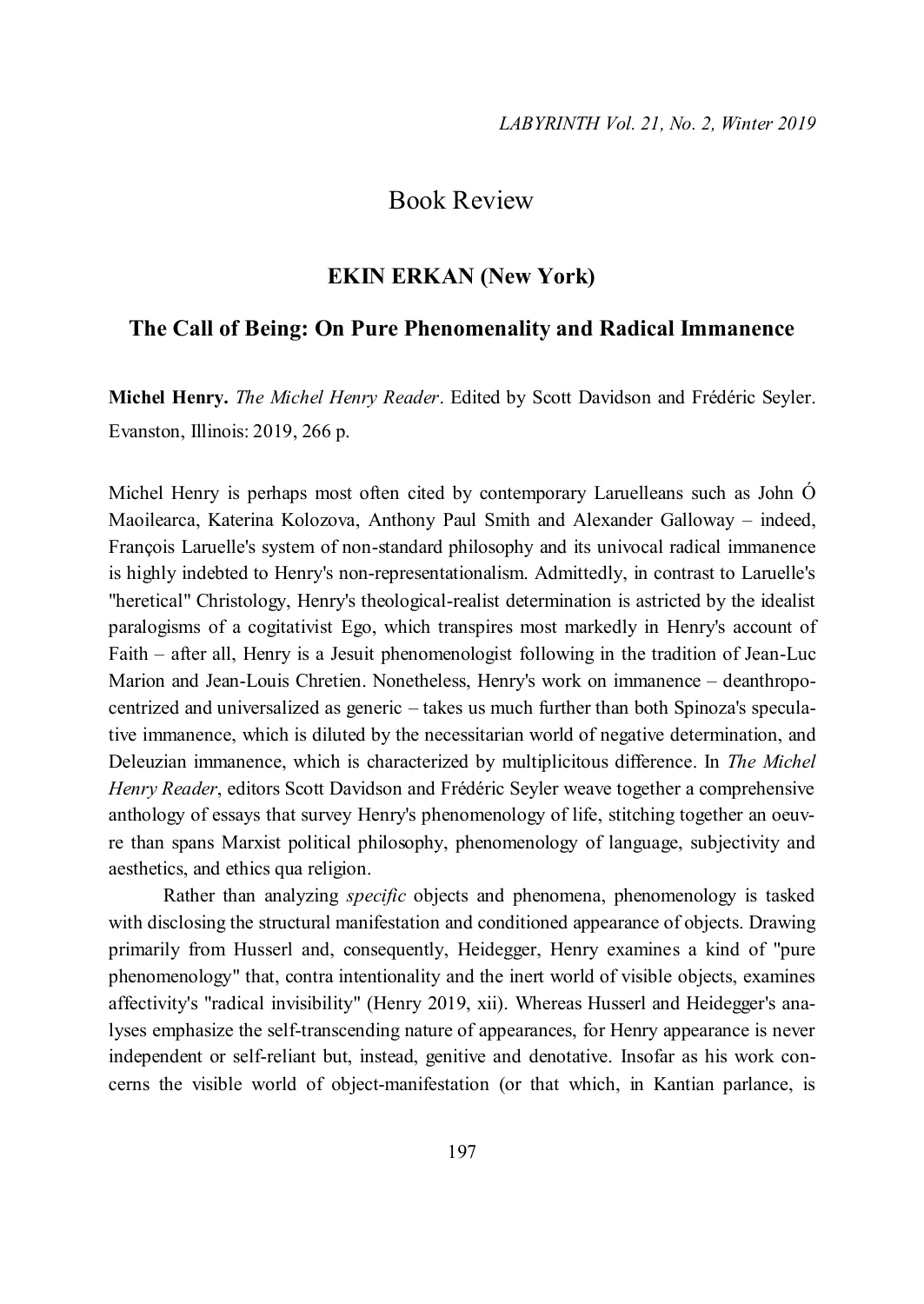deemed "phenomena"), Henry's philosophical interest prioritizes the bodily power to act, or affectivity, and its relation to the subjective experience, which is always precluded from epistemic access. Thus, self-manifestation is a precondition for manifestation and a given state beyond control. Furthermore, for Henry appearance is dyadic, both a subjective appearance and, simultaneously, referencing a plurality of contingent appearances (*horizontality*).

Henry's analysis of the duality of appearance may remind readers of Laruelle's "dualysis" – indifferent to language, which seeks to mediate and correlate its exteriority, Laruelle's "dualysis" enacts a "cut of the real," imposing a critical distinction that affirms how language and thought mediate the transcendental incursion of philosophy, "cloning" and "fictioning" the Laruellean real vis-à-vis the diktat of transcendental thought. For Henry, the foundation of (self-)intentionality is *within* affectivity, which is clarified via the relation between immanence and transcendence, as intentionality is phenomenologically dependent upon affectivity and determined by horizontality, duality and transcendence. Thus, Henry's approach to ontology implies the primacy of affectivity, as "Auto-affection" determines the condition of possible appearances. Thus, Henry's central query is such: if we reject the Kantian position of "pure transcendence," how is it that we can know anything about "pure affectivity," given that it escapes consciousness and, therefore, descriptive/representational conceivability?

Rather than ascribing to a transcendental deduction of pure affectivity, Henry's notion of pure immanence denotes "ipseity," or the conceptual possession of subjectivity: "[i]n order to be affected by something other, subjectivity first has to affect itself" (ibid.). For Henry, the phenomenology of life can never access radical affective immanence explicitly *because* the phenomenology of life makes life the object of its reflection, thus introducing an impenetrable distance between life and the philosophizing subject. Consider the phenomenological tradition that spans from Descartes to Husserl and Heidegger. Heidegger's explicit thesis delineates that life has its own kind of Being that is essentially "accessible only in *Dasein*" (ibid., 32). For Henry, such a conception of singularization is preceded by an originary "*Ur*-generation," or a fundamental and enactive auto-affection that "defines my essence" and "is not my doing" (ibid.). Whereas philosophy makes itself content with an "*image* of life," Henry's auto-affective immanence is, at its core, non-philosophical.

Despite Henry does not use the term "non-philosophy" or "non-standard philosophy," his approach to phenomenology greatly informs Laruelle conception of "philofiction" qua the Transcendental Decision. According to Laruelle's account, the "real" is all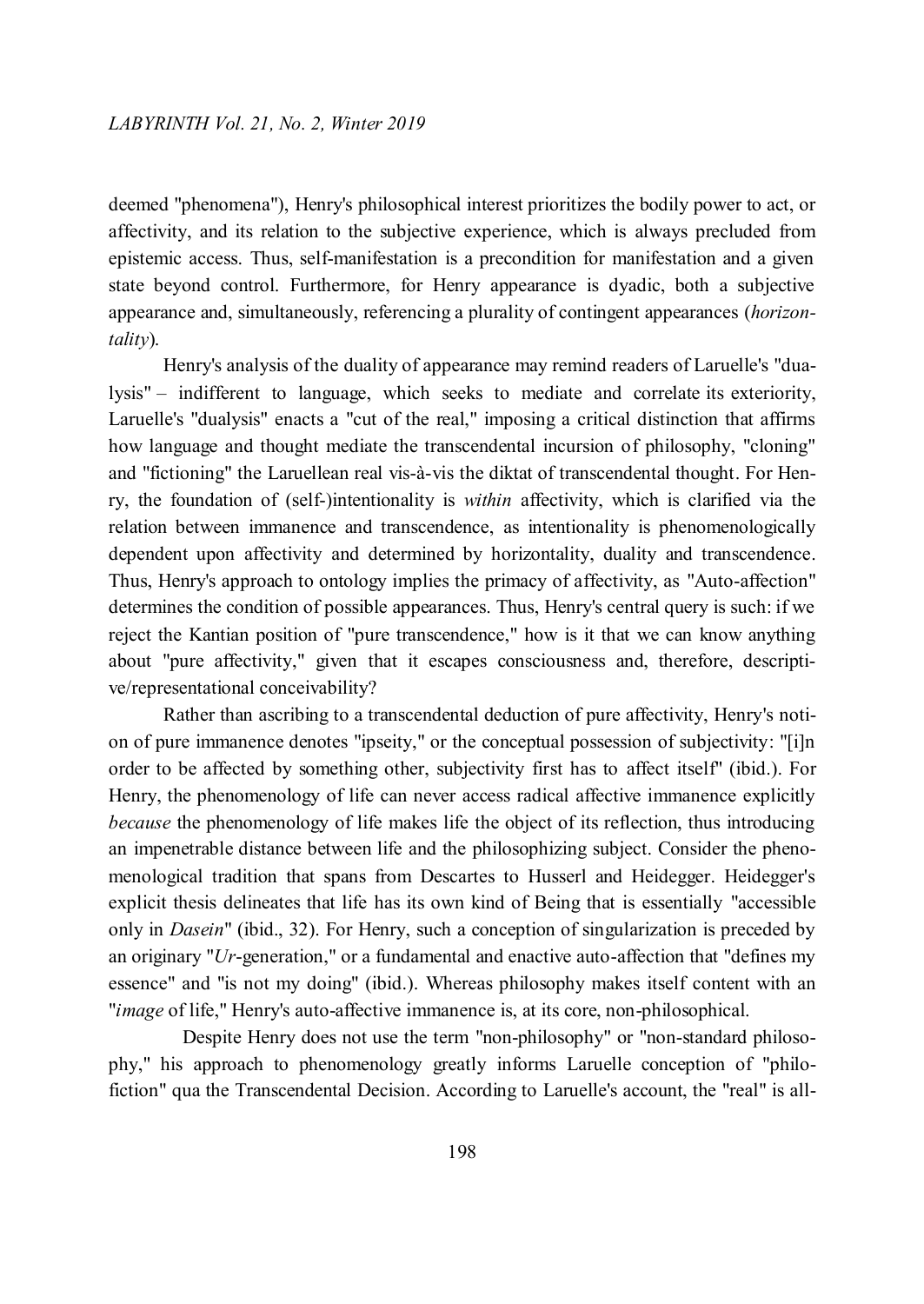determining and physicality is categorically independent from its representations; thus, the "real" is irrevocably indifferent to the thought that seeks to signify it. Similarly, Henry's account of affective knowledge is infra-intentional and barred from theoretical conceivability, albeit it unfolds within the experience of life itself (the invisible *épreuve*). For Henry, auto-affective transcendence-in-immanence occupies a theological nexus, akin to the "purity of absolute Life," which is carried out "without thought, without representation, without imagination, without perception, without conception…without being preceded in any way" and, thus, "without showing itself in any world" (ibid., 252-253). Radicalizing Henry's auto-affection, Laruelle will eventually disrobe Henry's absolute "Archi-phenomenality" from its constitutive determination, attributing immanence as non-thetic gnosis, whereby the "real" corresponds to the indeterminate and unpredictable superposition of quantum mechanics.

Preceding Laruelle, Henry's formulaic account of subjectivity quite possibility establishes the most comprehensive precedent of phenomenological immanence and, therefore, is entirely novel. Rather than determining ontology vis-à-vis philosophy, for Henry phenomenology *is* ontology. In the essay "Incarnation," Henry distinguishes between two fundamental modes of appearance: "the appearing of the world" and "the appearing of life" (ibid., 46). For Henry, the concept of incarnation is truly critical, as it introduces the question of possessing "a flesh" and distinguishes the foundational content of phenomenology from the horizon of pure exteriority and inert appearances. Unlike Heidegger's *ek-stasis*, the determinate Event of *Dasein*'s exceptionality, for Henry the distinction between pure phenomenality and phenomenon does not exist "in life," albeit the former provides access to the latter.

Problematizing phenomenality's representational latticework, Henry demonstrates how, repeating Galileo's analysis, Descartes, in the oft-referenced "Second Meditation," examines radical reduction via the piece of wax to determine an extended body stripped of color, sound, odor, etc. By revealing the wax's sensible and axiological "layer," deracinated from its subjective constitution, Descartes' *cogitatio* reveals how affection "comes from somewhere else than its ek-static structure" (ibid., 49). Henry describes how, via Descartes, every sensible body presupposes another body that constitutes and makes representation possible by presupposing an extra-experiential "transcendental subjective body" without which the "body-object-of-the-world would not exist" (ibid., 49).

For Henry, the fundamental fault of classical phenomenology, particularly in Husserl and Merleau-Ponty, is that the nature of this transcendental body is silhouetted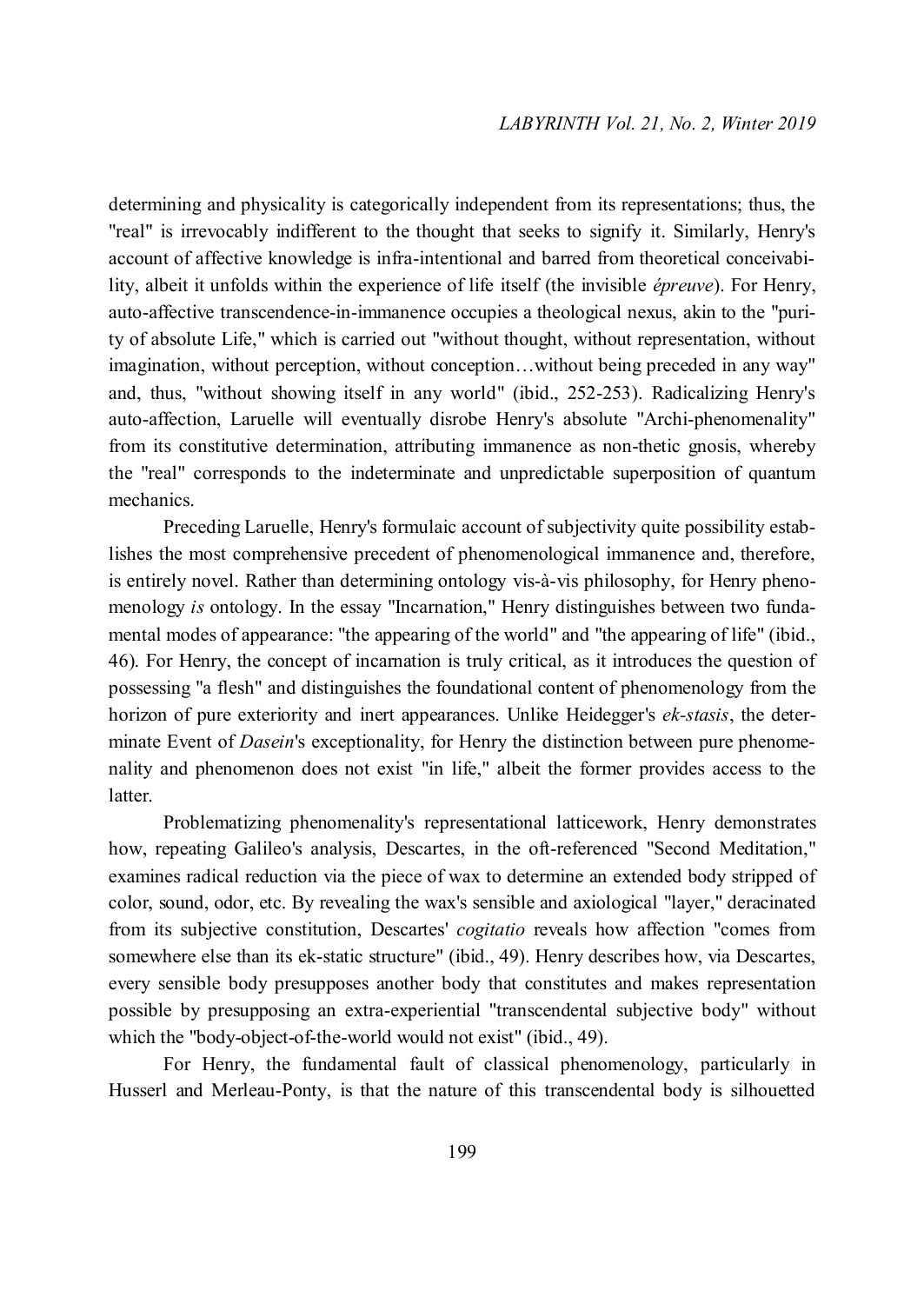against the horizon of representation which remains tacitly subordinated to the world. Despite this body cannot be reduced to an object of perception, in traditional phenomenology Being is recognized in appearance. For instance, in Heidegger's *Sein und Zeit*, *Dasein*'s ipseity is reduced to the process of "Self-externalization," as it is both discovered in and contingent upon the world. Contra Husserl and Heidegger, Henry's radical immanence avoids confining itself to an identity relation. Henry illuminates how Husserl's phenomenology unwittingly repeats Kant's analysis of transcendental subjectivity vis-à-vis the *a priori*  conditions of possibility – much like Kant, Husserl was "constrained to take the allegedly 'immanent' intentional object as a transcendental guide of his subjective, and notably noetic, descriptions" (ibid., 99). For Husserl, the passing object's temporal presence – its retention and protention – constitutes subjectivity, itself, such that the Husserlian reduction identifies "consciousness with the consciousness of the world," or "*cogitation* to *cogitatum*," and "phenomenality to ek-stasis" (ibid., 102).

Henry's approaches the arrival of subjectivity via that which is "in itself" and, therefore, conceives of subjectivity *as auto-affection*; opposing Ricoeur's hermeneutic rendering of the implicit and thematized unconscious, Henry's univocity is sympathetic to the Dionysian drive-based fundamental Ego that transpires in Schopenhauer (and Nietzsche's) Will and Freud's unconscious Ego. However, unlike Schopenhauer, Nietzsche, and Freud, Henry does not presuppose that the unconscious can be assimilated into the structure of representation. Analyzing internal modes of apperception, Henry is particularly attendant to Freud's 1895 *Project for a Scientific Psychology*, where the nervous system's excitation is determined via the representation of affection. Henry's dirempted qualification re: dyadicappearance transpires once more, as it corresponds to Freud's two-pronged conception of ontological receptivity within the organism – on one hand there is exogenous excitation, which maps onto "transcendental receptivity" with respect to the world, or the unfolding of *ek-stasis*; on the other hand, endogenous excitation denotes "transcendental receptivity with respect to oneself," or the self-receptivity of absolute subjacent auto-affection (ibid., 127). For Henry, drives and affects are concomitant to the theory of passive genesis and, more broadly, phenomenology's active and noetic consciousness.

For Heidegger, the essence of representation is the essence of Being. Much like Laruelle's antimony towards philosophical decisionism, Henry's conception of subjectivity is that which first produces the conditions of contingency, upon which mathematization and scientifism are then constructed. Thus, measurement and the mathematical realm do not provide univocal knowledge of the real world, "for this real world itself…can only be expe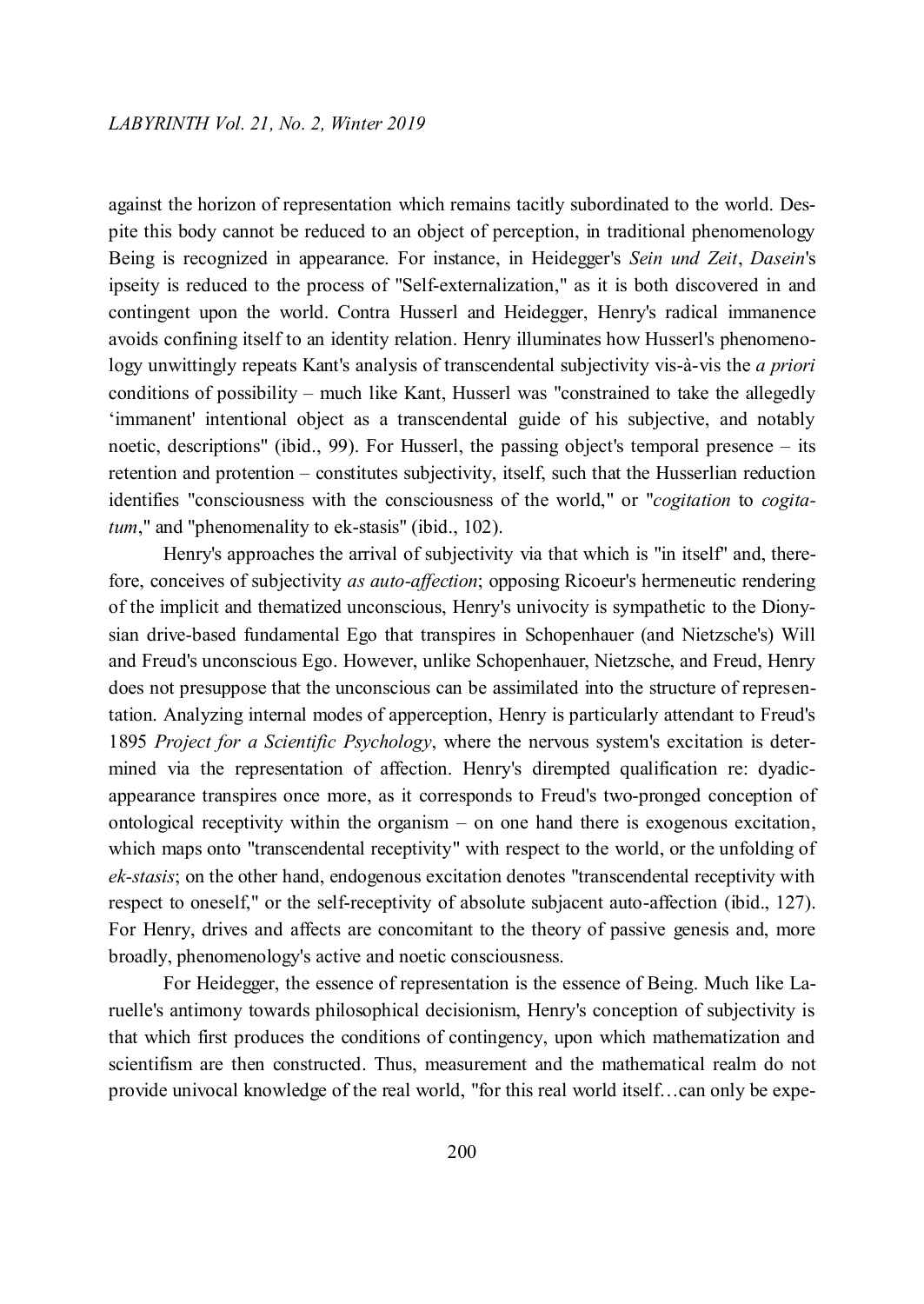rience and intuited within subjectivity" (ibid., 85). The body's auto-impressionality is conceived of as flesh, upon which sense-experience is a secondary product; it is the intermediary moment, before sensation, where auto-affection is manifest: affectivity, therefore, has nothing to do with sensibility. This conception of pure (auto-)affect becomes quite clear in Henry's literature and is a position shared by other philosophers of immanence such as Deleuze (and even Spinoza) but has been muddied by "affect theory's" re-rendering of affectivity qua emotion/sensation.

Henry is explicitly interested in the Marxian essence of technological exploitation. Revisiting Heidegger's "The Question Concerning Technology," Henry's interest in the essence of production is how it is complicit in *aletheia*, with technology giving form to unconcealment. This will also greatly influence how Laruelle eventually identifies technology with philosophy's alloying thought. In "The Concept of Being as Production," Henry remarks that contemporary theory "no longer gazes at truth" but, instead – in the words of Max Planck – aims at achieving mastery over the real through morphology, exhibiting causal and computational determinability that makes phenomena predictable by structuring objects in accordance with categorical subsumption. As Henry remarks, "[n]ature is no longer *phusis*; it is…a complex of computable forces" (ibid., 146). Henry's mention of automatization anticipates Chris Anderson's infamous remarks re: data science's outpouching theory, making philosophy obsolete. Confronting Feuerbachian materialism and Hegelian idealism, Henry recalls the originally of Marxian thought, as it preserves the originary essence of being. Despite Marx's essence of work is steeped in the (Hegelian) process of objectification, Marx's conception of praxis fundamentally opposes the visible objectification of intuited action, universality, and exploited surplus.

Henry's Marxian critique is to the extent that praxis designates a *real action* and is autonomous from the gaze of intuition, which "occurs somewhere else, outside action" (159). For Henry, Marx's truly original contribution (and his departure from Hegelianism and Feuerbach's thought) is in demonstrating that the process of "coming into the objectivity of a world" is not contingent upon the will to production and, thus, "lets the originary essence of being escape" to a radical "Outside" (ibid., 155). For Henry, praxis is an immanent act; in intuition we do not *act* and, conversely, in action we do not *intuit*. Henry prioritizes praxis, enjoining theory as a product of praxis, such that "the object given to intuition" is merely the generative process of technological and economic determination. Contra Hegel, Henry affirms that the empirical intuition of work resides in subjectivity and *not* in objectivity: "[w]ith Marx, we must say: machines do not work…for they have their site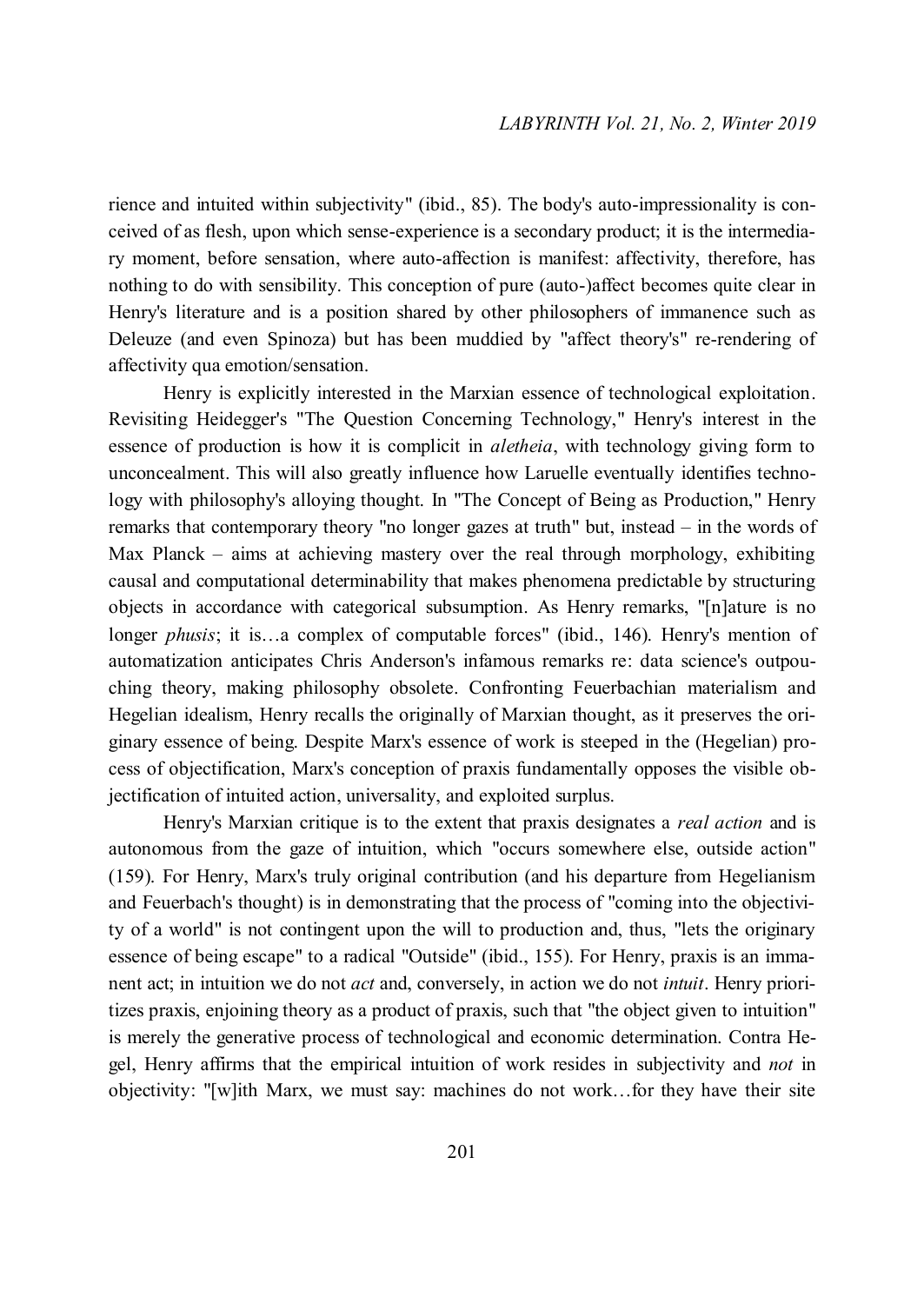within objectivity, where there are only third person processes; the movement of a piston no more qualifies as work than the water falling in a cascade" (ibid., 162). Henry preserves praxis as subjective and, therefore, beyond the philosophical interpretation and representational duress of mechanization – for Henry, it is with Marx that all of philosophy is dissolved. Once again, Marx's non-philosophical contributions will also be critical for Laruelle as, opposed to the auto-referential postulation of exchange value, Laruelle's "non-Marxist" formulation is grounded by the principle of physicality being independent from representation/mechanization.

Throughout *The Michel Henry Reader*, we are reminded of Henry's prescience. Prioritizing praxis as the actualization of bodily subjectivity, Henry describes a future scenario of unbounded automatization and Artificial Intelligence; this has become the subject of today's "accelerationism." Henry recounts an asymptotic "absolute limit of capitalism" that finds itself manifest under the instance of "[a]n entirely automatized system of production" (ibid., 164). The full scale of automatized production signifies the decline and ruin of capitalism, as capital is stilted upon "value and surplus-value," both of which "are produced exclusively by subjective labor" (ibid., 164). Henry brings to surface the question of what would happen when the productive forces of use-value become entirely object-based, as they coincide with an instrumental network realized by elaborate technology that extinguishes the subjectivity of individuals. Rather than retreat into pessimism, Henry's humanist idealism thus unfolds, as he remarks upon a viable alternative "future life" that, opposing the possibility of a generalized "great malaise," reinscribes itself within "spiritual life." Henry's Marxism is not only determined by praxis but also the communitarian ethos, as radical immanence is stilted upon the transcendental possibility of "being-in-common." Henry is a thinker of the commons via the universal conception of conceivability: the singularity of the "we" is determined as "Selves and egos" (ibid., 260) but the condition of possibility establishes an inter-subjective community of the "living who share Life in common" (ibid., xx).

For Henry there is a "transcendental me" (*moi transcendantal*) so long as the experience that it "has of itself is not its own doing" but, instead, is directed by self-givenness (ibid., 219). Henry's auto-affection qua pure phenomenality – over-throwing representation and language – is often cited when speaking of Laruelle's real but so, too, should we recall Chretien's Immemorial, from which thought is also fundamentally foreclosed. Henry reminds us in "Speech and Religion" "[t]hat there is no memory of the Immemorial," meaning that we cannot represent it, form a memory of it, or relate to it "by any thought